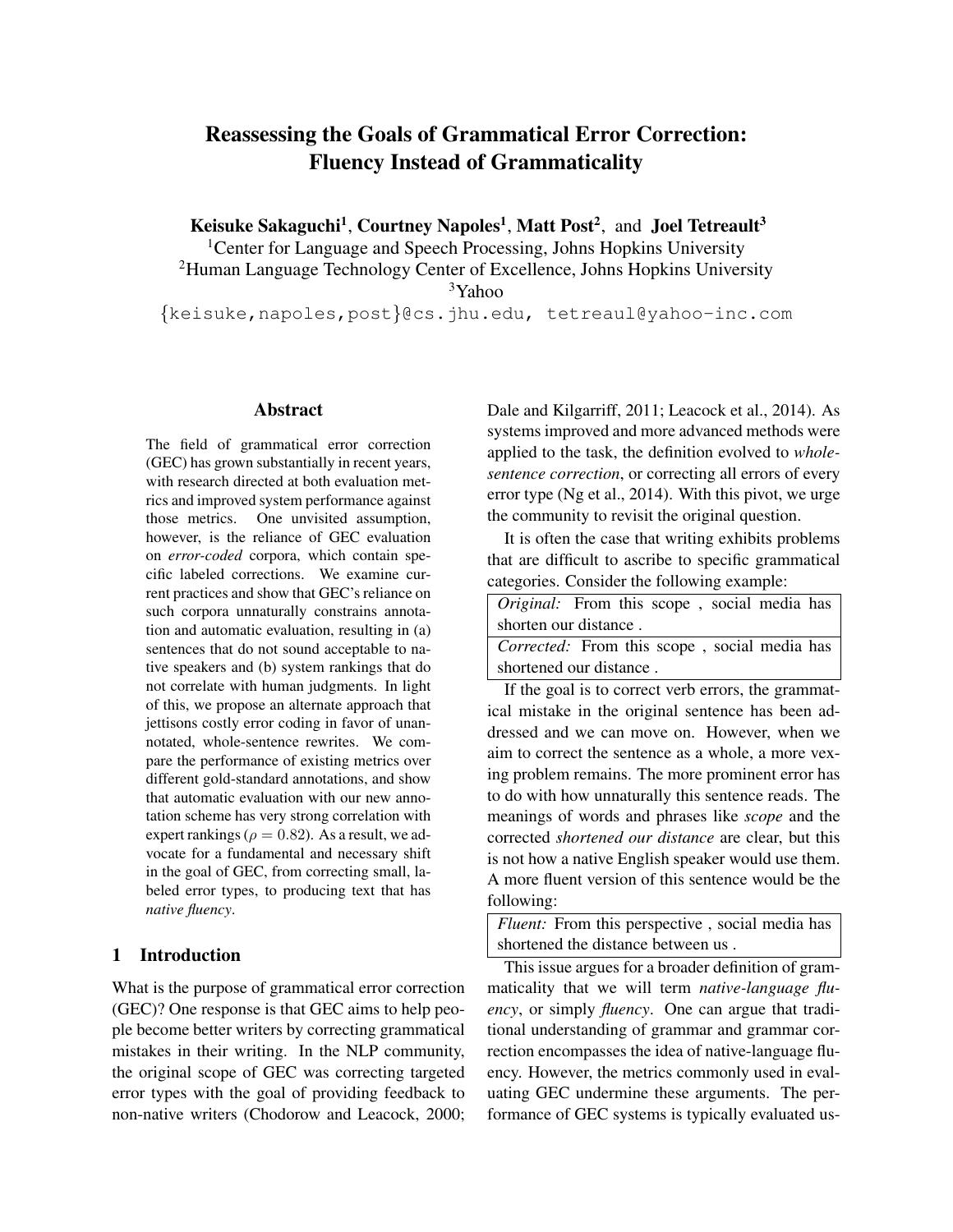ing metrics that compute corrections against *errorcoded* corpora, which impose a taxonomy of types of grammatical errors. Assigning these codes can be difficult, as evidenced by the low agreement found between annotators of these corpora. It is also quite expensive. But most importantly, as we will show in this paper, annotating for explicit error codes places a downward pressure on annotators to find and fix concrete, easily-identifiable grammatical errors (such as *wrong verb tense*) in lieu of addressing the native fluency of the text.

A related problem is the presence of multiple evaluation metrics computed over error-annotated corpora. Recent work has shown that metrics like  $M<sup>2</sup>$  and I-measure, both of which require errorcoded corpora, produce dramatically different results when used to score system output and produce a ranking of systems in conventional competitions [\(Felice and Briscoe, 2015\)](#page-12-3).

In light of all of this, we suggest that the GEC task has overlooked a fundamental question: What are the best practices for corpus annotation and system evaluation? This work attempts to answer this question. We show that native speakers prefer text that exhibits fluent sentences over ones that have only minimal grammatical corrections. We explore different methods for corpus annotation (with and without error codes, written by experts and non-experts) and different evaluation metrics to determine which configuration of annotated corpus and metric has the strongest correlation with the human ranking. In so doing, we establish a reliable and replicable evaluation procedure to help further the advancement of  $GEC$  methods.<sup>[1](#page-1-0)</sup> To date, this is the only work to undertake a comprehensive empirical study of annotation *and* evaluation. As we will show, the two areas are intimately related.

Fundamentally, this work reframes grammatical error correction as a fluency task. Our proposed evaluation framework produces system rankings with strong to very strong correlations with human judgments (Pearson's  $r = 0.73$ , Spearman's  $\rho = 0.82$ ), using a variation of the GLEU metric (Napoles et al.,  $2015)^2$  $2015)^2$  and two sets of "fluent" sentence rewrites as a gold standard, which are simpler and cheaper to collect than previous annotations.

# 2 Current issues in GEC

In this section, we will address issues of the GEC task, reviewing previous work with respect to error annotation and evaluation metrics.

#### 2.1 Annotation methodologies

Existing corpora for GEC are annotated for errors using fine-grained coding schemes. To create error-coded corpora, trained annotators must identify spans of text containing an error, assign codes corresponding to the error type, and provide corrections to those spans for each error in the sentence.

One of the main issues with coded annotation schemes is the difficulty of defining the granularity of error types. These sets of error tags are not easily interchangeable between different corpora. Specifically, two major GEC corpora have different taxonomies: the Cambridge Learner Corpus (CLC) [\(Nicholls, 2003\)](#page-13-1) has 80 tags, which generally represent the word class of the error and the type of error (such as replace preposition, unnecessary pronoun, or missing determiner). In contrast, the NUS Corpus of Learner English (NUCLE) [\(Dahlmeier et al.,](#page-12-6) [2013\)](#page-12-6) has only 27 error types. A direct conversion between them, if possible, would be very complex. Additionally, it is difficult for annotators to agree on error annotations, which complicates the annotation validity as a gold standard [\(Leacock et al., 2014\)](#page-12-2). This is due to the nature of grammatical error correction, where there can be diverse correct edits for a sentence (Figure [1\)](#page-2-0). In other words, there is no single gold-standard correction. The variety of error types and potential correct edits result in very low inter-annotator agreement (IAA), as reported in previous studies [\(Tetreault and Chodorow, 2008;](#page-13-2) [Ro](#page-13-3)[zovskaya and Roth, 2010;](#page-13-3) [Bryant and Ng, 2015\)](#page-12-7).

This leads to a more fundamental question: why do we depend so much on fine-grained, lowconsensus error-type annotations as a gold standard for evaluating GEC systems?

One answer is that error tags can be informative and useful to provide feedback to language learners, especially for specific closed-class error types

<span id="page-1-0"></span><sup>&</sup>lt;sup>1</sup>All the scripts and new data we collected are available at <https://github.com/keisks/reassess-gec>.

<span id="page-1-1"></span><sup>2</sup>This metric should not be confused with the method of the same name presented in Mutton et al. [\(2007\)](#page-12-5) for sentence-level

fluency evaluation.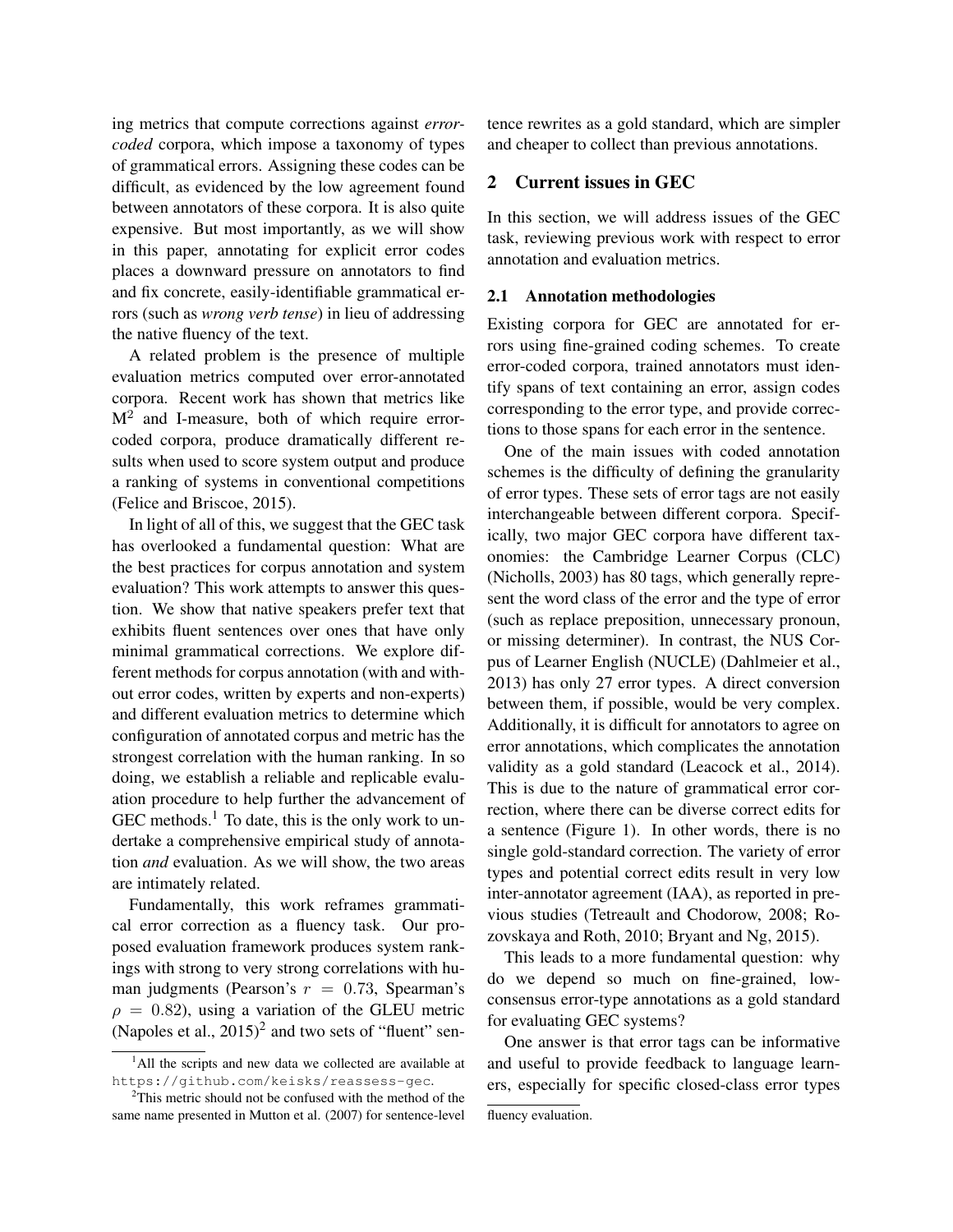|                                                                  | As the development of the technology, social media becomes more and more significant role in the whole world. |                                         |  |
|------------------------------------------------------------------|---------------------------------------------------------------------------------------------------------------|-----------------------------------------|--|
| With the development of technology<br>As the technology develops | plays a more and more significant role<br>becomes more and more significant                                   | world<br><b>Contract Contract State</b> |  |
| As technology develops                                           |                                                                                                               |                                         |  |

<span id="page-2-0"></span>Figure 1: An ungrammatical sentence that can be corrected in different ways.

(such as determiners and prepositions). Indeed, the CLC, the first large-scale corpus of annotated grammatical errors, was coded specifically with the intent of gathering statistics about errors to inform the development of tools to help English language learners [\(Nicholls, 2003\)](#page-13-1). Later GEC corpora adhered to the same error-coding template, if not the same error types [\(Rozovskaya and Roth, 2010;](#page-13-3) [Yannakoudakis](#page-13-4) [et al., 2011;](#page-13-4) [Dahlmeier et al., 2013\)](#page-12-6).

The first shared task in GEC aspired to the CLC's same objective: to develop tools for language learners [\(Dale and Kilgarriff, 2011\)](#page-12-1). Subsequent shared tasks [\(Dale et al., 2012;](#page-12-8) [Ng et al., 2013\)](#page-13-5) followed suit, targeting specific error types. Error-coded corpora are effective training and evaluation data for targeted error correction, and statistical classifiers have been developed to handle errors involving closed-class words [\(Rozovskaya and Roth, 2014\)](#page-13-6). However, the 2014 CoNLL shared task engendered a sea change in GEC: in this shared task, systems needed to correct all errors in a sentence, of all error types, including ones more stylistic in nature [\(Ng](#page-13-0) [et al., 2014\)](#page-13-0). The evaluation metrics and annotated data from the previous shared task were used; however we argue that they do not align with the use case of this reframed task. What is the use case of whole-sentence correction? It should not be to provide specific targeted feedback on error types, but rather to rewrite sentences as a proofreader would.

The community has already begun to view wholesentence correction as a task, with the yet unstated goal of improving the overall *fluency* of sentences. Independent papers published *human* evaluations of the shared task system output [\(Napoles et al., 2015;](#page-12-4) [Grundkiewicz et al., 2015\)](#page-12-9), asking judges to rank systems based on their grammaticality. As GEC moves toward correcting an entire sentence instead of targeted error types, the myriad acceptable edits will result in much lower IAA, compromising evaluation metrics based on the precision and recall of coded errors. At this juncture, it is crucial that we examine whether error-coded corpora and evaluation are necessary for this new direction of GEC.

Finally, it would be remiss not to address the cost and time of corpus annotation. [Tetreault and](#page-13-2) [Chodorow \(2008\)](#page-13-2) noted that it would take 80 hours to correct 1,000 preposition errors by one trained annotator. [Bryant and Ng \(2015\)](#page-12-7) reported that it took about three weeks (504 hours) to collect 7 independent annotations for 1,312 sentences, with all 28 CoNLL-2014 error types annotated. Clearly, constructing a corpus with fine-grained error annotations is a labor-intensive process. Due to the time and cost of annotation, the corpora currently used in the community are few and tend to be small, hampering robust evaluations as well as limiting the power of statistical models for generating corrections. If an effective method could be devised to decrease time or cost, larger corpora and more of them—could be created. There has been some work exploring this, namely [Tetreault](#page-13-2) [and Chodorow \(2008\)](#page-13-2), which used a sampling approach that would only work for errors involving closed-class words. Pavlick et al. [\(2014\)](#page-13-7) also describe preliminary work into designing an improved crowdsourcing interface to expedite data collection of coded errors.

Section [3](#page-3-0) outlines our annotation approach, which is faster and cheaper than previous approaches because it does not make use of error coding.

#### 2.2 Evaluation practices

Three evaluation metrics<sup>[3](#page-2-1)</sup> have been proposed for GEC: MaxMatch  $(M<sup>2</sup>)$  [\(Dahlmeier and Ng, 2012\)](#page-12-10), I-measure [\(Felice and Briscoe, 2015\)](#page-12-3), and GLEU [\(Napoles et al., 2015\)](#page-12-4). The first two compare the changes made in the output to error-coded spans of the reference corrections.  $M<sup>2</sup>$  was the metric used

<span id="page-2-1"></span> $3$ Not including the metrics of the HOO shared tasks, which were precision, recall, and F-score.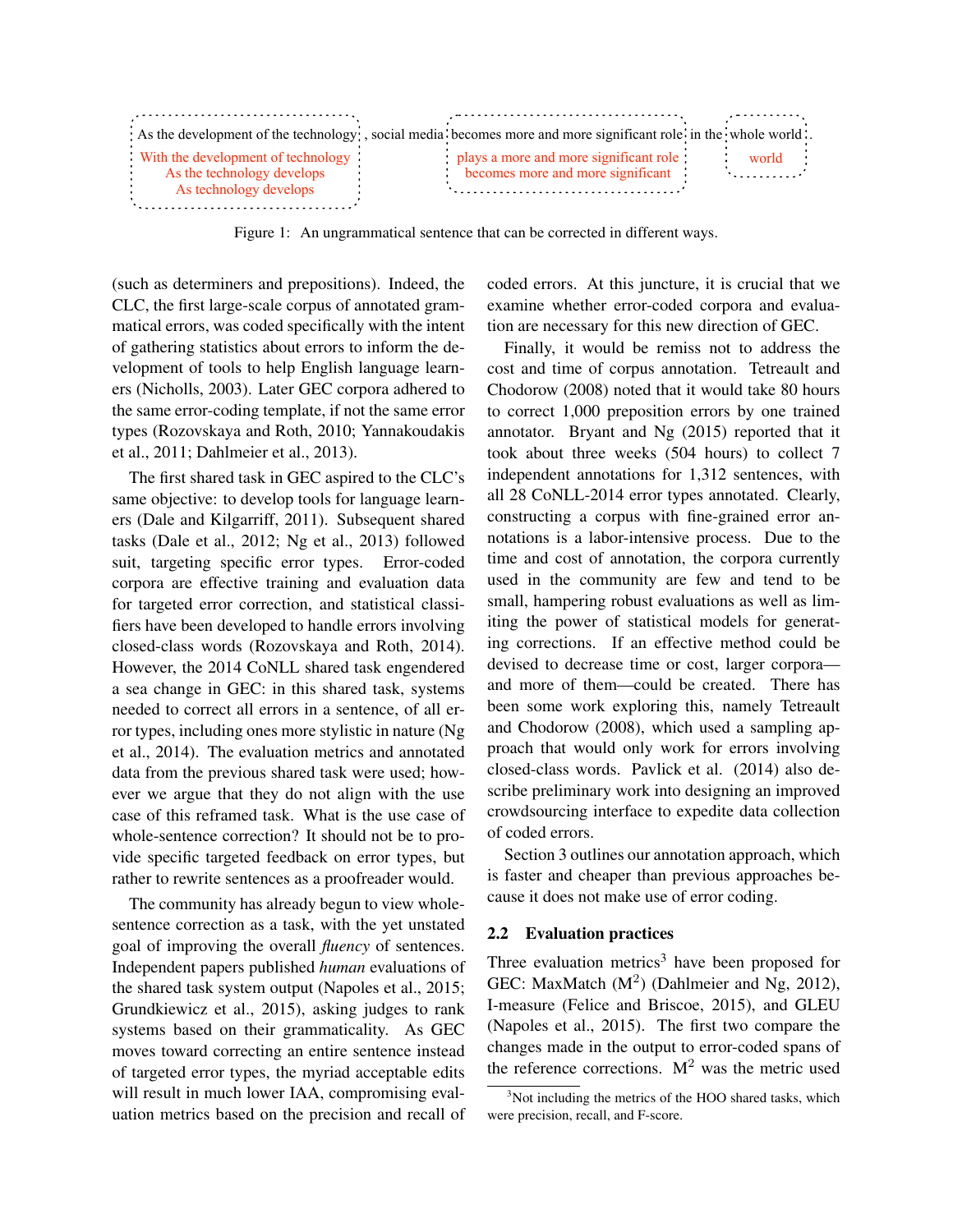for the 2013 and 2014 CoNLL GEC shared tasks [\(Ng et al., 2013;](#page-13-5) [Ng et al., 2014\)](#page-13-0). It captures wordand phrase-level edits by building an edit lattice and calculating an F-score over the lattice.

[Felice and Briscoe \(2015\)](#page-12-3) note problems with  $M^2$ : specifically, it does not distinguish between a "do-nothing baseline" and systems that only propose wrong corrections; also, phrase-level edits can be easily gamed because the lattice treats the deletion of a long phrase as a single edit. To address these issues, they propose I-measure, which generates a token-level alignment between the source sentence, system output, and gold-standard sentences, and then computes accuracy based on the alignment.

Unlike these approaches, GLEU does not use error-coded references<sup>[4](#page-3-1)</sup> [\(Napoles et al., 2015\)](#page-12-4). Based on BLEU [\(Papineni et al., 2002\)](#page-13-8), it computes n-gram precision of the system output against reference sentences. GLEU additionally penalizes text in the output that was unchanged from the source but changed in the reference sentences.

Recent work by Napoles et al. [\(2015\)](#page-12-4) and Grundkiewicz et al. [\(2015\)](#page-12-9) evaluated these metrics against human evaluations obtained using methods borrowed from the Workshop on Statistical Machine Translation [\(Bojar et al., 2014\)](#page-12-11). Both papers found a moderate to strong correlation with human judgments for GLEU and  $M^2$ , and a slightly negative correlation for I-measure. Importantly, however, none of these metrics achieved as a high correlation with the human oracle ranking as desired in a fully reliable metric.

In Section [4,](#page-7-0) we examine the available metrics over different types of reference sets to identify an evaluation setup nearly as reliable as human experts.

### <span id="page-3-0"></span>3 Creating a new, *fluent* GEC corpus

We hypothesize that human judges, when presented with two versions of a sentence, will favor *fluent* versions over ones that exhibit only *technical grammaticality*.

By *technical grammaticality*, we mean adherence to an accepted set of grammatical conventions. In contrast, we consider a text to be *fluent* when it

looks and sounds natural to a native-speaking population. Both of these terms are hard to define precisely, and fluency especially is a nuanced concept for which there is no checklist of criteria to be met.<sup>[5](#page-3-2)</sup> To carry the intuitions, Table [1](#page-4-0) contains examples of sentences that are one, both, or neither. A text does not have to be technically grammatical to be considered fluent, although in almost all cases, fluent texts are also technically grammatical. In the rest of this paper, we will demonstrate how they are quantifiably different with respect to GEC.

Annotating coded errors encourages a minimal set of edits because more substantial edits often address overlapping and interacting errors. For example, the annotators of the NUCLE corpus, which was used for the recent shared tasks, were explicitly instructed to select the minimal text span of possible alternatives [\(Dahlmeier et al., 2013\)](#page-12-6). There are situations where error-coded annotations are useful to help students correct specific grammatical errors. The ability to do this with the non-error-coded, fluent annotations we advocate here is no longer direct, but is not lost entirely. For this purpose, some recent studies have proposed *post-hoc* automated error-type classification methods [\(Swanson and Ya](#page-13-9)[mangil, 2012;](#page-13-9) [Xue and Hwa, 2014\)](#page-13-10), which compare the original sentence to its correction and deduce the error types.

We speculate that, by removing the error-coding restraint, we can obtain edits that sound more fluent to native speakers while also reducing the expense of annotation, with diminished time and training requirements. [Chodorow et al. \(2012\)](#page-12-12) and [Tetreault et](#page-13-11) [al. \(2014\)](#page-13-11) suggested that it is better to have a large number of annotators to reduce bias in automatic evaluation. Following this recommendation, we collected additional annotations without error codes, written by both experts and non-experts.

<span id="page-3-1"></span><sup>4</sup>We use the term *references* to refer to the corrected sentences, since the term *gold standard* suggests that there is just one right correction.

<span id="page-3-2"></span><sup>&</sup>lt;sup>5</sup>It is important to note that both grammaticality and fluency are determined with respect to a particular speaker population and setting. In this paper, we focus on Standard Written English, which is the standard used in education, business, and journalism. While judgments of individual sentences would differ for other populations and settings (for example, spoken African-American Vernacular English), the distinction between grammaticality and fluency would remain.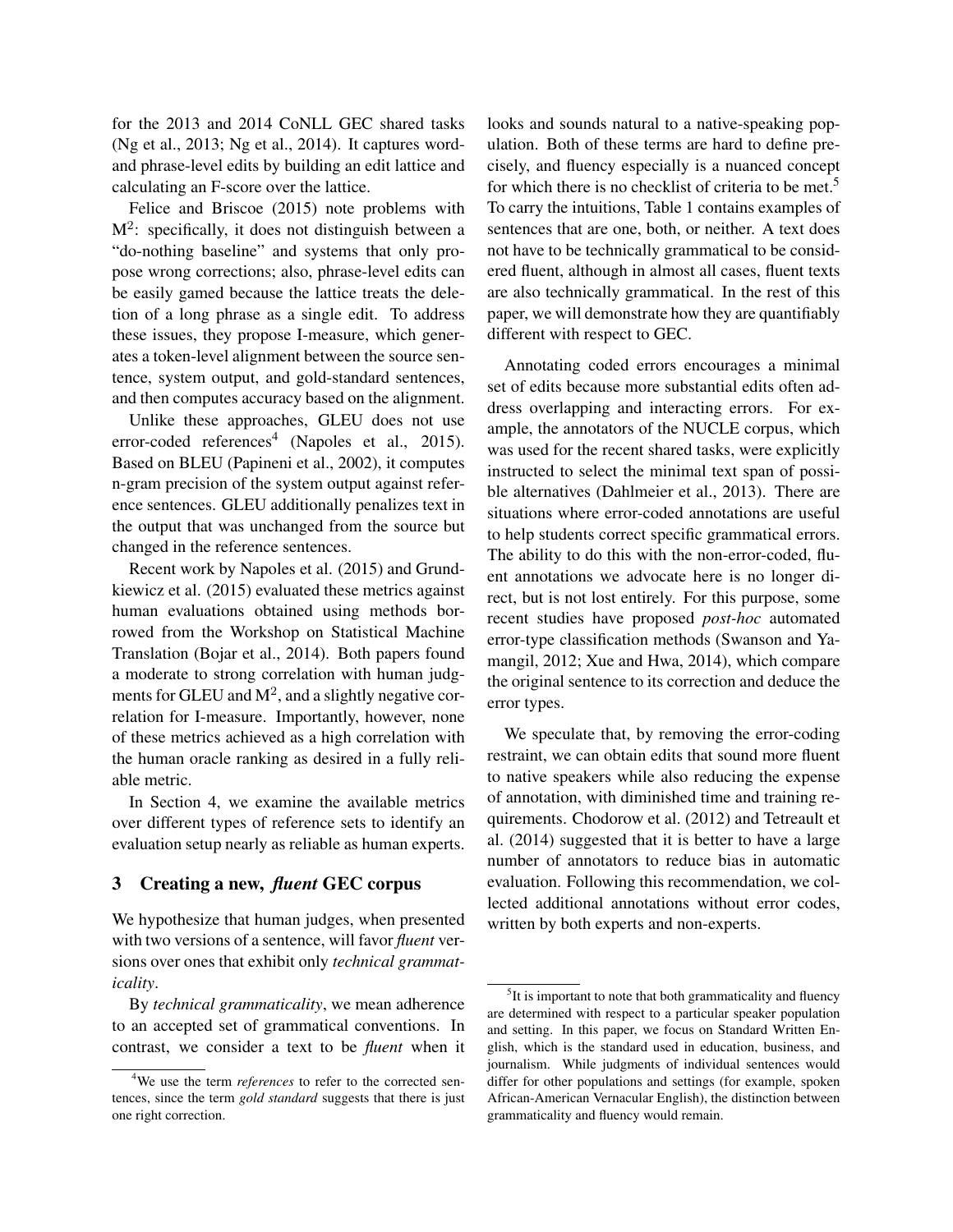|               | <b>Technically grammatical</b>                                                                         | Not technically grammatical                                            |
|---------------|--------------------------------------------------------------------------------------------------------|------------------------------------------------------------------------|
| <b>Fluent</b> | In addition, it is impractical to make such a law. $\vert$ I don't like this book, it's really boring. |                                                                        |
| Not fluent    | Firstly, someone having any kind of disease be-<br>longs to his or her privacy.                        | It is unfair to release a law only point to the ge-<br>netic disorder. |

<span id="page-4-0"></span>Table 1: Examples and counterexamples of *technically grammatical* and *fluent* sentences.

| <b>Original</b> | Genetic disorder may or may not be hirataged hereditary disease and it is sometimes hard to find<br>out one has these kinds of diseases. |
|-----------------|------------------------------------------------------------------------------------------------------------------------------------------|
| <b>Expert</b>   | A genetic disorder may or may not be $\Box$ a hereditary disease, and it is sometimes hard to find out                                   |
| fluency         | whether one has these kinds of diseases.                                                                                                 |
| Non-expert      | Genetic $\bigcap$ factors can manifest overtly as disease $\bigcap$ , or simply be carried, making it $\bigcap$ hard,                    |
| fluency         | sometimes , to find out if one has $\Box$ a genetic predisposition to disease.                                                           |

<span id="page-4-5"></span>Table 2: An example sentence with expert and non-expert fluency edits. Moved and changed or inserted spans are underlined and  $\Box$  indicates deletions.

#### <span id="page-4-6"></span>3.1 Data collection

We collected a large set of additional human corrections to the NUCLE 3.2 test set,  $<sup>6</sup>$  $<sup>6</sup>$  $<sup>6</sup>$  which was used</sup> in the 2014 CoNLL Shared Task on GEC [\(Ng et al.,](#page-13-0) [2014\)](#page-13-0) and contains 1,312 sentences error-coded by two trained annotators. [Bryant and Ng \(2015\)](#page-12-7) collected an additional eight annotations using the same error-coding framework, referred to here as BN15.

We collected annotations from both experts and non-experts. The experts<sup>[7](#page-4-2)</sup> were three native English speakers familiar with the task. To ensure that the edits were clean and meaning-preserving, each expert's corrections were inspected by a different expert in a second pass. For non-experts, we used crowdsourcing, which has shown potential for annotating closed-class errors as effectively as experts [\(Tetreault et al., 2010;](#page-13-12) [Madnani et al., 2011;](#page-12-13) [Tetreault et al., 2014\)](#page-13-11). We hired 14 participants on Amazon Mechanical Turk (MTurk) who had a HIT approval rate of at least 95% and were located in the United States. The non-experts went through an additional screening process: before completing the task, they wrote corrections for five sample sen-tences, which were checked by the three experts.<sup>[8](#page-4-3)</sup>

We collected four complete sets of annotations by both types of annotators: two sets of *minimal edits*, designed to make the original sentences *technically grammatical* (following the NUCLE annotation instructions but without error coding), and two sets of *fluency edits*, designed to elicit native-sounding, *fluent* text. The instructions were:

- *Minimal edits:* Make the smallest number of changes so that each sentence is grammatical.
- *Fluency edits:* Make whatever changes necessary for sentences to appear as if they had been written by a native speaker.

In total, we collected 8 ( $2 \times 2 \times 2$ ) annotations from each original sentence (minimal and fluency, expert and non-expert, two corrections each). Of the original 1,312 sentences, the experts flagged 34 sentences that needed to be merged together, so we skipped these sentences in our analysis and experiments. In the next two subsections we compare the changes made under both the fluency and minimal edit conditions (Section [3.2\)](#page-4-4) and show how humans rate corrections made by experts and non experts in both settings (Section [3.3\)](#page-6-0).

#### <span id="page-4-4"></span>3.2 Edit analysis

When people (both experts and non-experts) are asked to make minimal edits, they make few changes

<span id="page-4-2"></span><span id="page-4-1"></span><sup>6</sup>[www.comp.nus.edu.sg/˜nlp/conll14st.html](www.comp.nus.edu.sg/~nlp/conll14st.html) <sup>7</sup>All of the expert annotators are authors of this work.

<span id="page-4-3"></span><sup>&</sup>lt;sup>8</sup>The experts verified that the participants were following the instructions and not gaming the HITs.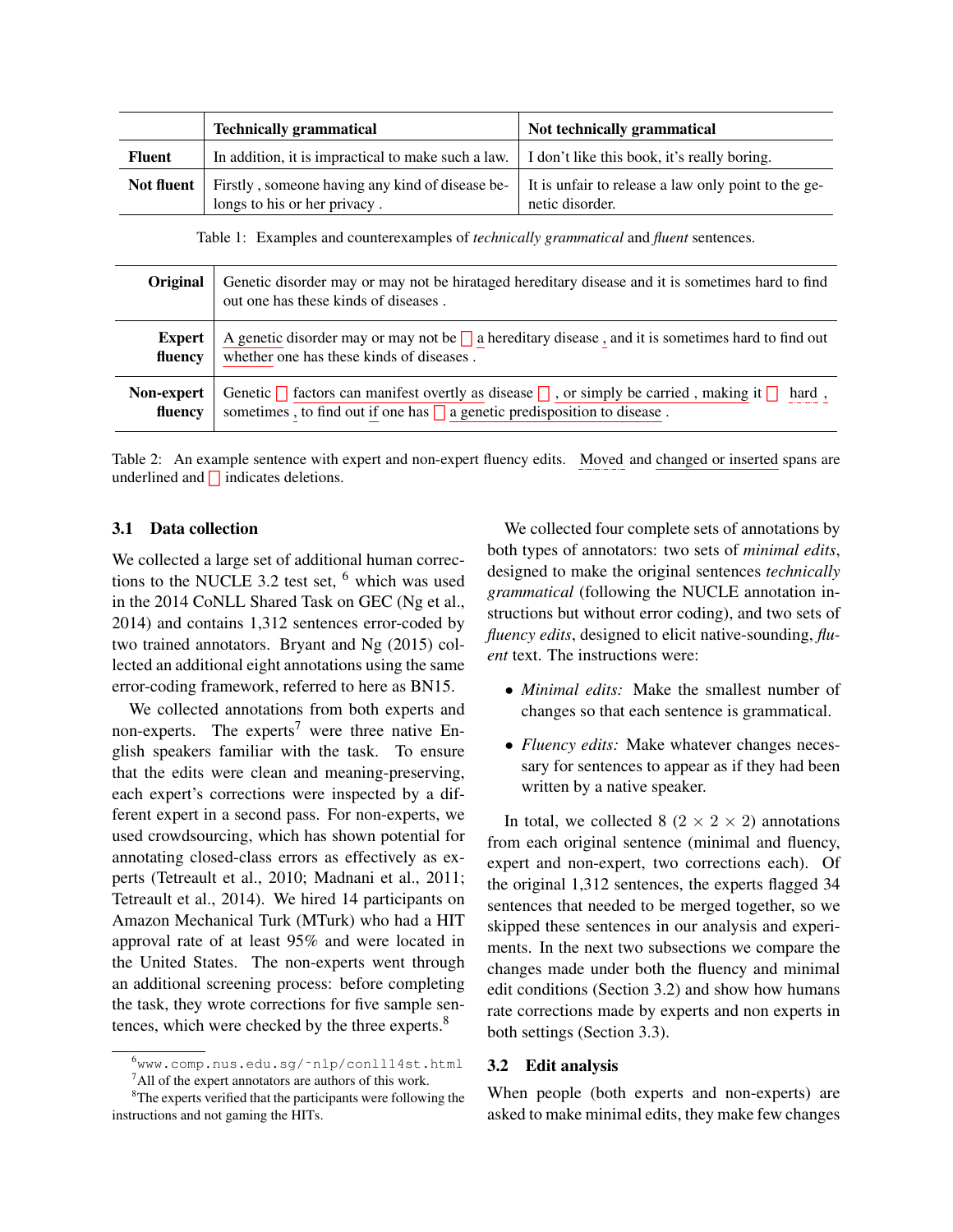| Original      | Some family may feel hurt, with regards to their family pride or reputation, on having the knowl-<br>edge of such genetic disorder running in their family.                |
|---------------|----------------------------------------------------------------------------------------------------------------------------------------------------------------------------|
| <b>NUCLE</b>  | Some family members may feel hurt $\Box$ with regards to their family pride or reputation $\Box$ on having<br>the knowledge of a genetic disorder running in their family. |
| <b>Expert</b> | On $\Box$ learning of such a genetic disorder running in their family, some family members may                                                                             |
| fluency       | feel hurt $\Box$ regarding their family pride or reputation.                                                                                                               |
| Non-expert    | Some relatives may $\Box$ be concerned about the family 's $\Box$ reputation – not to mention their own                                                                    |
| fluency       | pride – in relation to this news of $\Box$ familial genetic defectiveness $\Box$ .                                                                                         |
| <b>Expert</b> | Some families may feel hurt with regards to their family pride or reputation, on having                                                                                    |
| minimal       | knowledge of such a genetic disorder running in their family.                                                                                                              |
| Non-expert    | Some family may feel hurt with regards to their family pride or reputation $\Box$ on having the                                                                            |
| minimal       | knowledge of such genetic disorder running in their family.                                                                                                                |

<span id="page-5-0"></span>Table 3: An example sentence with the original NUCLE correction and fluency and minimal edits written by experts and non-experts. Moved and changed or inserted spans are underlined and  $\Box$  indicates deletions.

to the sentences and also change fewer of the sentences. Fluency edits show the opposite effect, with non-experts taking more liberties than experts with both the number of sentences changed and the degree of change within each sentence (see Table [2](#page-4-5) for an extreme example of this phenomenon).

In order to quantify the extent of changes made in the different annotations, we look at the percent of sentences that were left unchanged as well as the number of changes needed to transform the original sentence into the corrected annotation. To calculate the number of changes, we used a modified Translation Edit Rate (TER), which measures the number of edits needed to transform one sentence into another [\(Snover et al., 2006\)](#page-13-13). An edit can be an insertion, deletion, substitution, or shift. We chose this metric because it counts the movement of a phrase (a *shift*) as one change, which the Levenshtein distance would heavily penalize. TER is calculated as the number of changes per token, but instead we report the number of changes per *sentence* for ease of interpretation, which we call the sTER.

We compare the original set of sentences to the new annotations and the existing NUCLE and BN15 reference sets to determine the relative extent of changes made by the fluency and minimal edits (Figure [2\)](#page-6-1). Compared to the original, non-experts had a higher average sTER than experts, meaning that they made more changes per sentence. For fluency edits, experts and non-experts changed approximately the same number of sentences, but the non-experts made about seven edits per sentence compared to the experts' four. Minimal edits by both experts and non-experts exhibit a similar degree of change from the original sentences, so further qualitative assessment is necessary to understand whether the annotators differ. Table [3](#page-5-0) contains an example of how the same ungrammatical sentence was corrected using both minimal and fluency edits, as well as one of the original NUCLE corrections.

The error-coded annotations of NUCLE and BN15 fall somewhere in between the fluency and minimal edits in terms of sTER. The most conservative set of sentences is the system output of the CoNLL 2014 shared task, with sTER  $= 1.4$ , or approximately one change made per sentence. In contrast, the most conservative human annotations, the minimal edits, edited a similar percent of the sentences but made about two changes per sentence.

When there are multiple annotators working on the same data, one natural question is the interannotator agreement (IAA). For GEC, IAA is often low and arguably not an appropriate measure of agreement [\(Bryant and Ng, 2015\)](#page-12-7). Additionally, it would be difficult, if possible, to reliably calculate IAA without coded alignments between the new and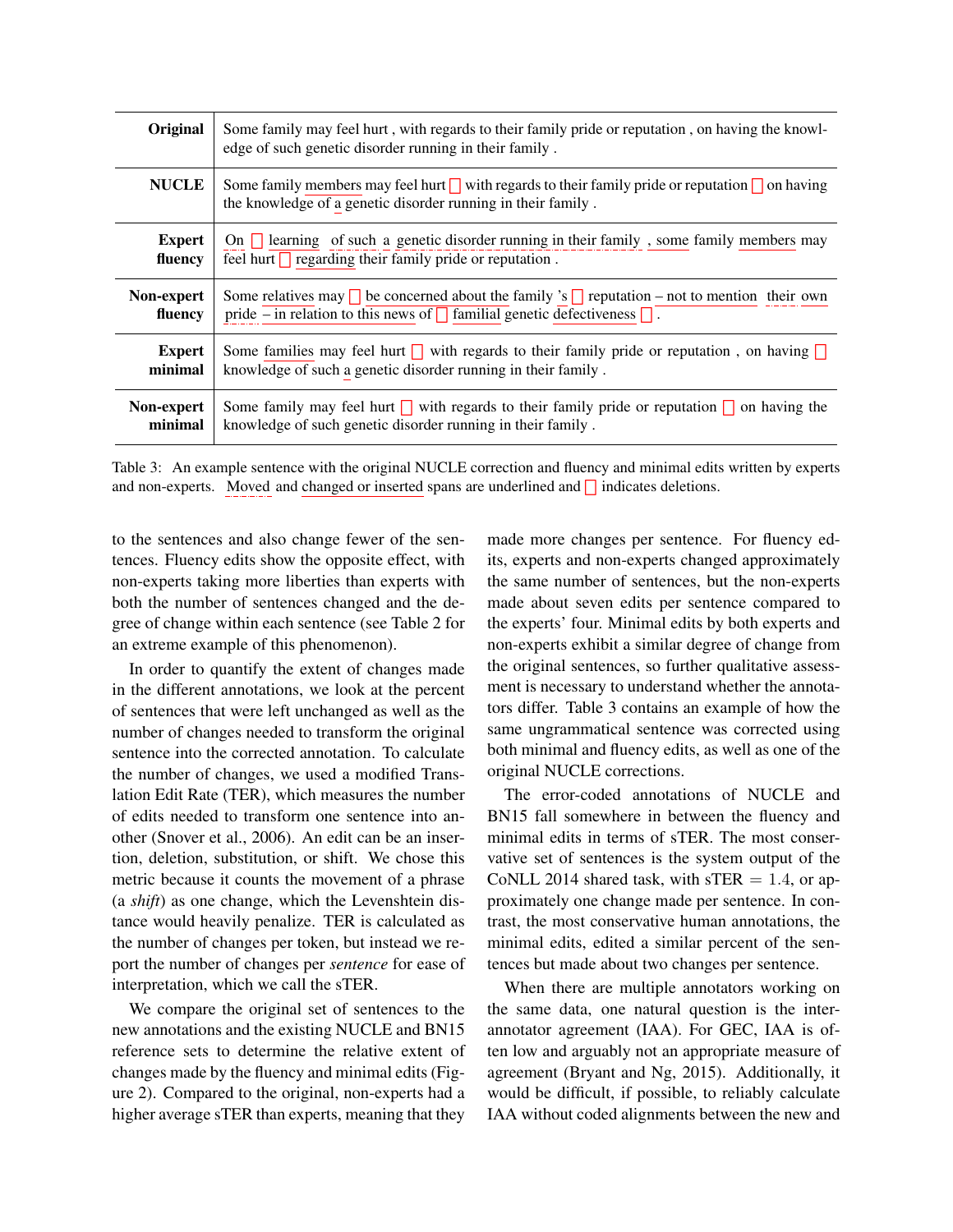

<span id="page-6-1"></span>Figure 2: Amount of changes made by different annotation sets compared to the original sentences.

original sentences. Therefore, we look at two alternate measures: the percent of sentences to which different annotators made the same correction(s) and the sTER between two annotators' corrections, reported in Table [4.](#page-6-2)

As we expect, there is notably lower agreement between the annotators for fluency edits than for minimal edits, due to the presumably smaller set of required versus optional stylistic changes. Expert annotators produced the same correction on 15% of the fluency edits, but more than 38% of their minimal edits were identical. Half of these identical sentences were unchanged from the original. There was lower agreement between non-expert annotators than experts on both types of edits. We performed the same calculations between the two NUCLE annotators and found that they had agreement rates similar to the non-expert minimal edits. However, the experts' minimal edits have much higher consensus than both the non-experts' and NUCLE, with twice as many identical corrected sentences and half the sTER.

From this analysis, one could infer that the expert annotations are more reliable than the non-expert because there are fewer differences between annotators

| <b>Edit type</b> | Annotator      | <b>Identical</b> | <b>sTER</b> |
|------------------|----------------|------------------|-------------|
| Fluency          | $E_1$ v. $E_2$ | 15.3%            | 5.1         |
|                  | $N_1$ v. $N_2$ | 5.9%             | 10.0        |
|                  | $E$ v. N       | 8.5%             | 7.9         |
| Minimal          | $E_1$ v. $E_2$ | 38.7%            | 1.7         |
|                  | $N_1$ v. $N_2$ | 21.8%            | 2.9         |
|                  | $E$ v. N       | 25.9%            | 2.4         |
| <b>NUCLE</b>     | A v. B.        | 18.8%            | 3.3         |

<span id="page-6-2"></span>Table 4: A comparison of annotations across different annotators (E for expert, N for non-expert). Where there were more than two annotators, statistics are over the full pairwise set. *Identical* refers to the percentage of sentences where both annotators made the same correction and *sTER* is the mean sTER between the annotators' corrections.

and fewer changes per sentence.

#### <span id="page-6-0"></span>3.3 Human evaluation

As an additional validation, we ran a task to establish the relative quality of the new fluency and minimaledit annotations using crowdsourcing via MTurk. Participants needed to be in the United States with a HIT approval rate of at least 95% and pass a preliminary ranking task, graded by the authors. We randomly selected 300 sentences and asked participants to rank the new annotations, one randomly selected NUCLE correction, and the original sentence in order of grammaticality and meaning preservation (that is, a sentence that is well-formed but changes the meaning of the original source should have a lower ranker than one that is equally well-formed but maintains the original meaning). Since we were comparing the minimal edits to the fluency edits, we did not define the term *grammaticality*, but instead relied on the participants' understanding of the term. Each sentence was ranked by two different judges, for a total of 600 rankings, yielding 7,795 pairwise comparisons.

To rank systems, we use TrueSkill approach [\(Her](#page-12-14)[brich et al., 2006;](#page-12-14) [Sakaguchi et al., 2014\)](#page-13-14), based on a protocol established by the Workshop on Machine Translation [\(Bojar et al., 2014;](#page-12-11) [Bojar et al.,](#page-12-15) [2015\)](#page-12-15). For each competing system, TrueSkill infers the absolute system quality from the pairwise comparisons, representing each as the mean of a Gaussian. These means can then be sorted to rank sys-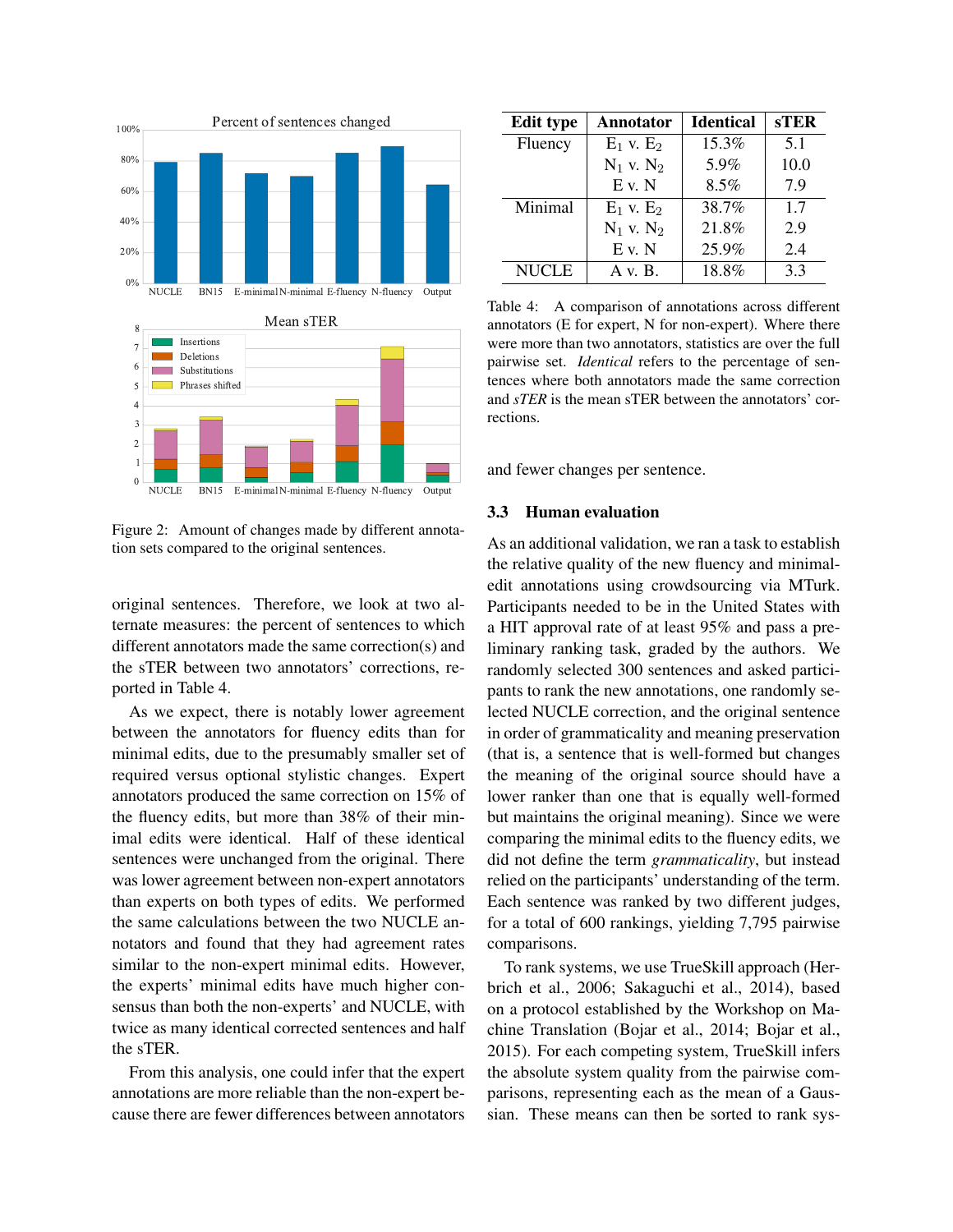| #             | <b>Score</b> | Range   | <b>Annotation type</b> |
|---------------|--------------|---------|------------------------|
|               | 1.164        | $1 - 2$ | <b>Expert fluency</b>  |
|               | 0.976        | $1 - 2$ | Non-expert fluency     |
| $\mathcal{R}$ | 0.540        |         | <b>NUCLE</b>           |
|               | 0.265        |         | Expert minimal         |
| 5             | $-0.020$     |         | Non-expert minimal     |
|               | $-2.925$     |         | Original sentence      |

<span id="page-7-1"></span>Table 5: Human ranking of the new annotations by grammaticality. Lines between systems indicate clusters according to bootstrap resampling at  $p \leq 0.05$ . Systems in the same cluster are considered to be tied.

tems. By running TrueSkill 1,000 times using bootstrap resampling and producing a system ranking each time, we collect a range of ranks for each system. We can then cluster systems according to nonoverlapping rank ranges [\(Koehn, 2012\)](#page-12-16) to produce the final ranking, allowing ties.

Table [5](#page-7-1) shows the ranking of "grammatical" judgments for the additional annotations and the original NUCLE annotations. While the score of the expert fluency edits is higher than the non-expert fluency, they are within the same cluster, suggesting that the judges perceived them to be just as good. The fluency rewrites by both experts and nonexperts are clearly preferable over the minimal edit corrections, although the error-coded NUCLE corrections are perceived as more grammatical than the minimal corrections.

## <span id="page-7-0"></span>4 Automatic metrics

We have demonstrated that humans prefer fluency edits to error-coded and minimal-edit corrections, but it is unclear whether these annotations are an effective reference for automatic evaluation. The broad range of changes that can be made with nonminimal edits may make it especially challenging for current automatic evaluation metrics to use. In this section, we investigate the impact that different reference sets have on the system ranking found by different evaluation metrics. With reference sets having such different characteristics, the natural question is: which reference and evaluation metric pairing best reflects human judgments of grammaticality?

To answer this question, we performed a comprehensive investigation of existing metrics and annotation sets to evaluate the 12 system outputs made public from the 2014 CoNLL Shared Task. To our knowledge, this is the first time that the interplay of annotation scheme and evaluation metric, as well as the rater expertise, has been evaluated jointly for GEC.

#### <span id="page-7-5"></span>4.1 Experimental setup

The four automatic metrics that we investigate are  $M^2$ , I-measure,  $9$  GLEU, and BLEU. We include the machine-translation metric BLEU because evaluating against our new non-coded annotations is similar to machine-translation evaluation, which considers overlap instead of absolute alignment between the output and reference sentences.

For the  $M^2$  and I-measure evaluations, we aligned the fluency and minimal edits to the original sentences using a Levenshtein edit distance algorithm.[10](#page-7-3) Neither metric makes use of the annotation labels, so we simply assigned dummy error codes.

Our GLEU implementation differs from that of [Napoles et al. \(2015\)](#page-12-4). We use a simpler, modified version: Precision is the number of candidate  $(C)$ n-grams that match the reference  $(R)$  n-grams, minus the counts of n-grams found more often in the source  $(S)$  than the reference (Equation [1\)](#page-8-0). Because the number of possible reference n-grams increases as more reference sets are used, we calculate an intermediate GLEU by drawing a random sample from one of the references and report the mean score over 500 iterations.<sup>[11](#page-7-4)</sup>

We compare the system outputs to each of the six annotation sets and a seventh set containing all of the annotations, using each metric. We ranked the systems based on their scores using each metric– annotation-set pair, and thus generated a total of 28 different rankings (4 metrics  $\times$  7 annotation sets).

To determine the best metric, we compared the system-level ranking obtained from each evaluation technique against the expert human ranking reported in [Grundkiewicz et al. \(2015\)](#page-12-9), Table 3c.

<span id="page-7-2"></span><sup>&</sup>lt;sup>9</sup>We ran I-measure with the  $-nomix$  flag, preventing the algorithm from finding the optimal alignment across all possible edits. Alignment was very memory-intensive and time consuming, even when skipping long sentences.

<span id="page-7-3"></span> $10$ Costs for insertion, deletion, and substitution are set to 1, allowing partial match (e.g. same lemma).

<span id="page-7-4"></span> $11$ Running all iterations, it takes less than 30 seconds to evaluate 1,000 sentences.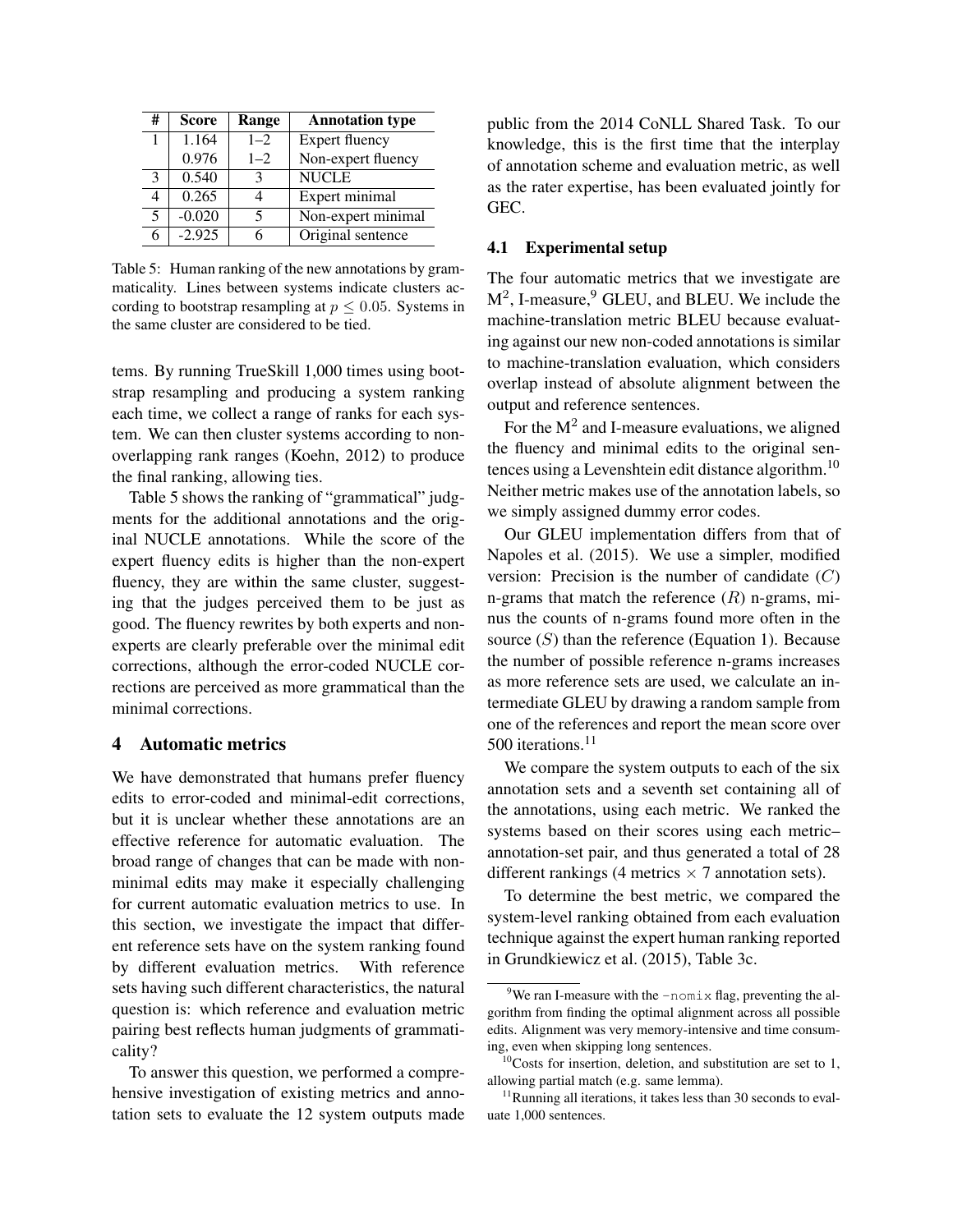$$
p_n^* = \frac{\left(\sum\limits_{ngram \in \{C \cap R\}} count_{C,R}(ngram) - \sum\limits_{ngram \in \{C \cap S\}} max[0, count_{C,S}(ngram) - count_{C,R}(ngram)]\right)}{\sum\limits_{ngram \in \{C\}} count(ngram)}
$$

 $count_{A,B}(ngram) = \min(\# \text{ occurrences of } ngram \text{ in } A, \# \text{ occurrences of } ngram \text{ in } B)$ (1)



<span id="page-8-2"></span>Figure 3: Correlation of the human ranking with metric scores over different reference sets (Pearson's  $r$ ). The number of annotations per sentence in each set is in parentheses. See Table [6](#page-8-1) for the numeric values.

|              | $\mathbf{M}^2$ | <b>GLEU</b> | I-measure | <b>BLEU</b> |
|--------------|----------------|-------------|-----------|-------------|
| <b>NUCLE</b> | $0.677*$       | 0.646       | $-0.313$  | $-0.402$    |
|              | 0.725          | 0.626       | $-0.423$  | $-0.560$    |
| <b>BN15</b>  | 0.641          | 0.697       | $-0.007$  | $0.169*$    |
|              | 0.692          | 0.720       | $-0.066$  | $-0.033*$   |
|              | 0.665          | $0.731*$    | $-0.256$  | 0.064       |
| E-fluency    | 0.758          | $0.819*$    | $-0.297$  | $-0.077$    |
| N-fluency    | 0.655          | 0.668       | $-0.319$  | $-0.408$    |
|              | 0.703          | 0.676       | $-0.451$  | $-0.462$    |
| E-min.       | 0.655          | 0.676       | $-0.385$  | $-0.422$    |
|              | $0.775*$       | 0.786       | $-0.467$  | $-0.489$    |
| N-min.       | 0.641          | $-0.110$    | $-0.402$  | $-0.461$    |
|              | 0.769          | $-0.187$    | $-0.467$  | $-0.489$    |
| All          | 0.617          | 0.724       | $0.061*$  | $-0.402$    |
|              | 0.692          | 0.725       | $-0.055*$ | $-0.560$    |

<span id="page-8-1"></span>Table 6: Correlation between the human ranking and metric scores over different reference sets. The first line of each cell is Pearson's  $r$  and the second line is Spearman's  $\rho$ . The strongest correlations for each metric are starred, and the overall strongest correlations are in bold.

#### <span id="page-8-3"></span>4.2 Results

Figure [3](#page-8-2) and Table [6](#page-8-1) show the correlation of the expert rankings with all of the evaluation configurations. For all of the metrics, the fluency annotations produced stronger positive correlation than the minimal edits. Using just two expert fluency annotations with GLEU has the strongest correlation with <span id="page-8-0"></span>the human ranking out of all other metric–reference pairing  $(0.731$  for Pearson's  $r$  and 0.819 for Spearman's  $\rho$ ), and it is additionally cheaper and faster to collect. Even though the non-expert fluency references had more changes than the expert fluency edits, they did reasonably well using both the  $M^2$  and GLEU metrics.

The GLEU metric has strongest correlation when comparing against the E-fluency, BN15, N-fluency, "All" reference sets (according to Pearson's  $r$ ). One could argue that these reference sets all have greater diversity of edits than the NUCLE and minimal edits. Although BN15 has fewer changes made per sentence than the fluency edits, because of the number of annotators, the total pool of n-grams seen per sentence increases. However, the expert minimal edits have stronger correlation with the human ranking, suggesting that there may be a trade-off between quantity and quality of references.

A larger number of references could theoretically improve performance for GLEU. Because fluency edits tend to have more variations than errorcoded minimal-edit annotations, it is not obvious how many fluency edits are necessary to cover the full range of possible corrections. To address this question, we ran an additional small-scale exper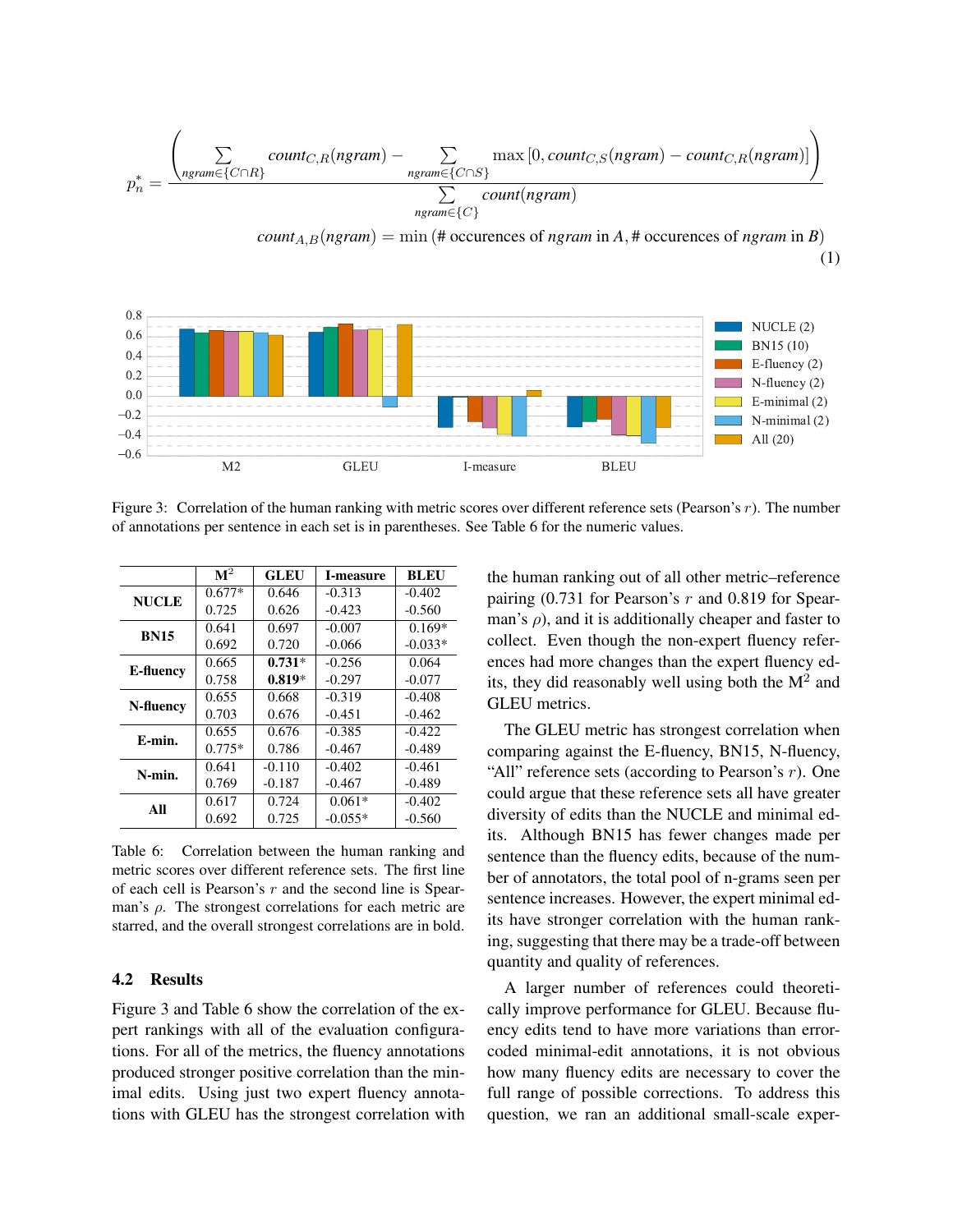iment, where we collected 10 non-expert fluency edits for 20 sentences and computed the average GLEU scores of the submitted systems against an increasing number of these fluency references. The result (Figure [5\)](#page-9-0) shows that the GLEU score with more fluency references, but the effect starts to level off when there are at least 4 references, suggesting that 4 references cover the majority of possible changes. A similar pattern was observed by [Bryant and Ng](#page-12-7) [\(2015\)](#page-12-7) in error-coded annotations with the  $M^2$  metric.

The reference sets against which  $M<sup>2</sup>$  has the strongest correlation are NUCLE, expert fluency, and expert minimal edits. Even non-expert fluency annotations result in a stronger correlation with the human metric than BN15. These findings support the use of fluency edits even with a metric designed for error-coded corpora.

One notable difference between  $M^2$  and GLEU is their relative performance using non-expert minimal edits as a metric.  $M^2$  is robust to the non-expert minimal edits and, as a reference set, this achieves the second strongest Spearman's correlation for this metric. However, pairing the non-expert minimal edits with GLEU results in slightly *negative* correlation. This is an unexpected result, as there is sizable overlap between the non-expert and expert minimal edits (Table [4\)](#page-6-2). We speculate that this difference may be due to the quality of the non-expert minimal edits. Recall that humans perceived these sentences to be worse than the other annotations, and better only than the original sentence (Table [5\)](#page-7-1).

I-measure and BLEU are shown to be unfavorable for this task, having negative correlation with the human ranking, which supports the findings of [Napoles](#page-12-4) [et al. \(2015\)](#page-12-4) and [Grundkiewicz et al. \(2015\)](#page-12-9). Even though BLEU and GLEU are both based on the ngram overlap between the hypothesis and original sentences, GLEU has strong positive correlations with human rankings while BLEU has a moderate negative correlation. The advantage of GLEU is that it penalizes n-grams in the system output that were present in the input sentence and absent from the reference. In other words, a system loses credit for missing n-grams that should have been changed. BLEU has no such penalty and instead only rewards n-grams that occur in the references and the output, which is a problem in same-language text rewriting



<span id="page-9-2"></span>Figure 4: System rankings produced by GLEU with expert fluency (E-fluency) as the reference compared to the expert human ranking.



<span id="page-9-0"></span>Figure 5: Mean GLEU scores with different numbers of fluency references. The red line corresponds to the average GLEU score of the 12 GEC systems and the vertical bars show the maximum and minimum GLEU scores.

tasks where there is significant overlap between the reference and the original sentences. For this data, BLEU assigns a higher score to the original sen-tences than to any of the systems.<sup>[12](#page-9-1)</sup>

Figure [4](#page-9-2) shows the system ranking for the most strongly correlated annotation–evaluation combination (GLEU with E-fluency) compared to the "ground truth" human rankings. The automatic metric clusters the systems into the correct upper and lower halves, and the input is correctly placed in the lower half of the rankings.

<span id="page-9-1"></span> $12$ Of course, it could be that the input sentences are the best, but the human ranking in Figure [4](#page-9-2) suggests otherwise.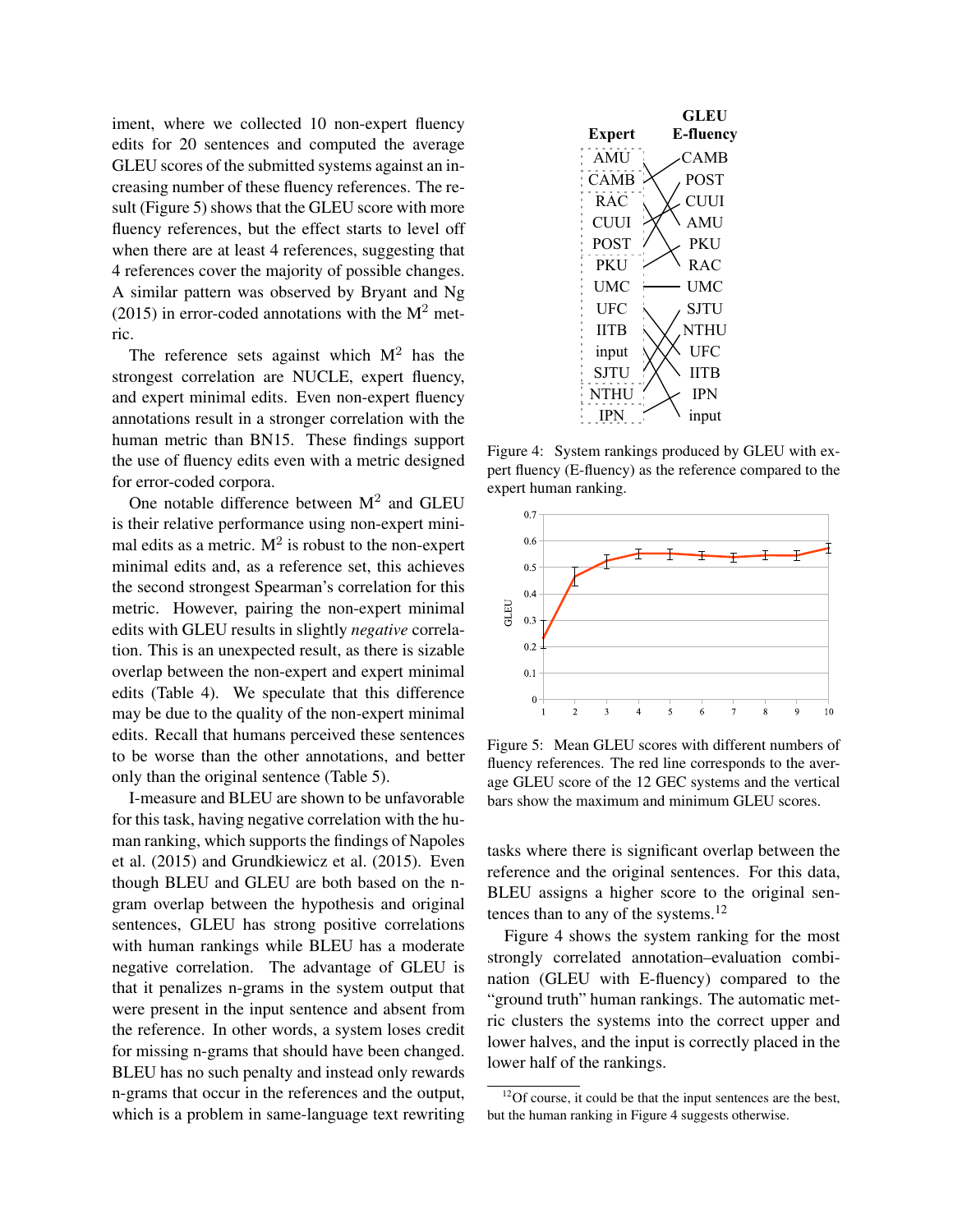Even though automatic metrics strongly correlate with human judgments, they still do not have the same reliability as manual evaluation. Like errorcoded annotations, judgment by specialists is expensive, so we investigate a more practical alternative in the following section.

### 5 Human evaluation

Automatic metrics are only a proxy for human judgments, which are crucial to truthfully ascertain the quality of systems. Even the best result in Section [4.2,](#page-8-3) which is state of the art and has very strong rank correlation ( $\rho = 0.819$ ) with the expert ranking, makes dramatic errors in the system ranking. Given the inherent imperfection of automatic evaluation (and possible over-optimization to the NU-CLE dataset), we recommend that human evaluation be produced alongside metric scores whenever possible. However, human judgments can be expensive to obtain. Crowdsourcing may address this problem and has been shown to yield reasonably good judgments for several error types at a relatively low cost [\(Tetreault et al., 2014\)](#page-13-11). Therefore, we apply crowdsourcing to sentence-level grammaticality judgments, by replicating previous experiments that reported expert rankings of system output [\(Napoles](#page-12-4) [et al., 2015;](#page-12-4) [Grundkiewicz et al., 2015\)](#page-12-9) using nonexperts on MTurk.

## 5.1 Experimental setup

Using the same dataset as those experiments and the work described in this paper, we asked pre-screened participants<sup>[13](#page-10-0)</sup> on MTurk to rank five randomly selected systems and NUCLE corrections from best to worst, with ties allowed. 294 sentences were randomly selected for evaluation from the NUCLE subsection used in [Grundkiewicz et al. \(2015\)](#page-12-9), and the output for each sentence was ranked by two different participants. The 588 system rankings yield 26,265 pairwise judgments, from which we inferred the absolute system ranking using TrueSkill.

#### 5.2 Results

Figure [6](#page-10-1) compares the system ranking by nonexperts to the same expert ranking used in Sec-



<span id="page-10-1"></span>Figure 6: Output of system rankings by experts and nonexperts, from best to worst. Dotted lines indicate clusters according to bootstrap resampling ( $p \leq 0.05$ ).

| <b>Judges</b>           | $\kappa$ | $\kappa_{\rm m}$ |
|-------------------------|----------|------------------|
| Non-experts             | 0.29     | 0.43             |
| Experts                 | 0.29     | 0.45             |
| Non-experts and Experts | 0.15     | 0.23             |

<span id="page-10-3"></span>Table 7: Inter-annotator agreement of pairwise system judgments within non-experts, experts and between them. We show Cohen's  $\kappa$  and quadratic-weighted  $\kappa$ .<sup>[15](#page-10-2)</sup>

tion [4.1.](#page-7-5) The rankings have very strong correlation ( $r = 0.876$ ,  $\rho = 0.917$ ), indicating that nonexpert grammaticality judgments are comparably as reliable as those by experts. Compared to the best metric ranking shown in Figure [4,](#page-9-2) the non-expert ranking appears significantly better. No system has a rank more than two away from the expert rank, while GLEU has six systems with ranks that are three away. The non-expert correlation can be seen as an upper bound for the task, which is approached but not yet attained by automatic metrics.

Systems in the same cluster, indicated by dotted lines in Figure [6,](#page-10-1) can be viewed as ties. From this perspective the expert and non-expert rankings are virtually identical. In addition, experts and nonexperts have similar inter-annotator agreement in their pairwise system judgments (Table [7\)](#page-10-3). The agreement between experts and non-experts is lower than the agreement between just experts or just non-

<span id="page-10-0"></span><sup>&</sup>lt;sup>13</sup>Participants in the United States with a HIT approval rate  $\geq$  95% had to pass a sample ranking task graded by the authors.

<span id="page-10-2"></span><sup>&</sup>lt;sup>15</sup>In addition to Cohen's  $\kappa$ , we report weighted  $\kappa$  because  $A > B$  and  $A < B$  should have less agreement than  $A > B$ and  $A = B$ .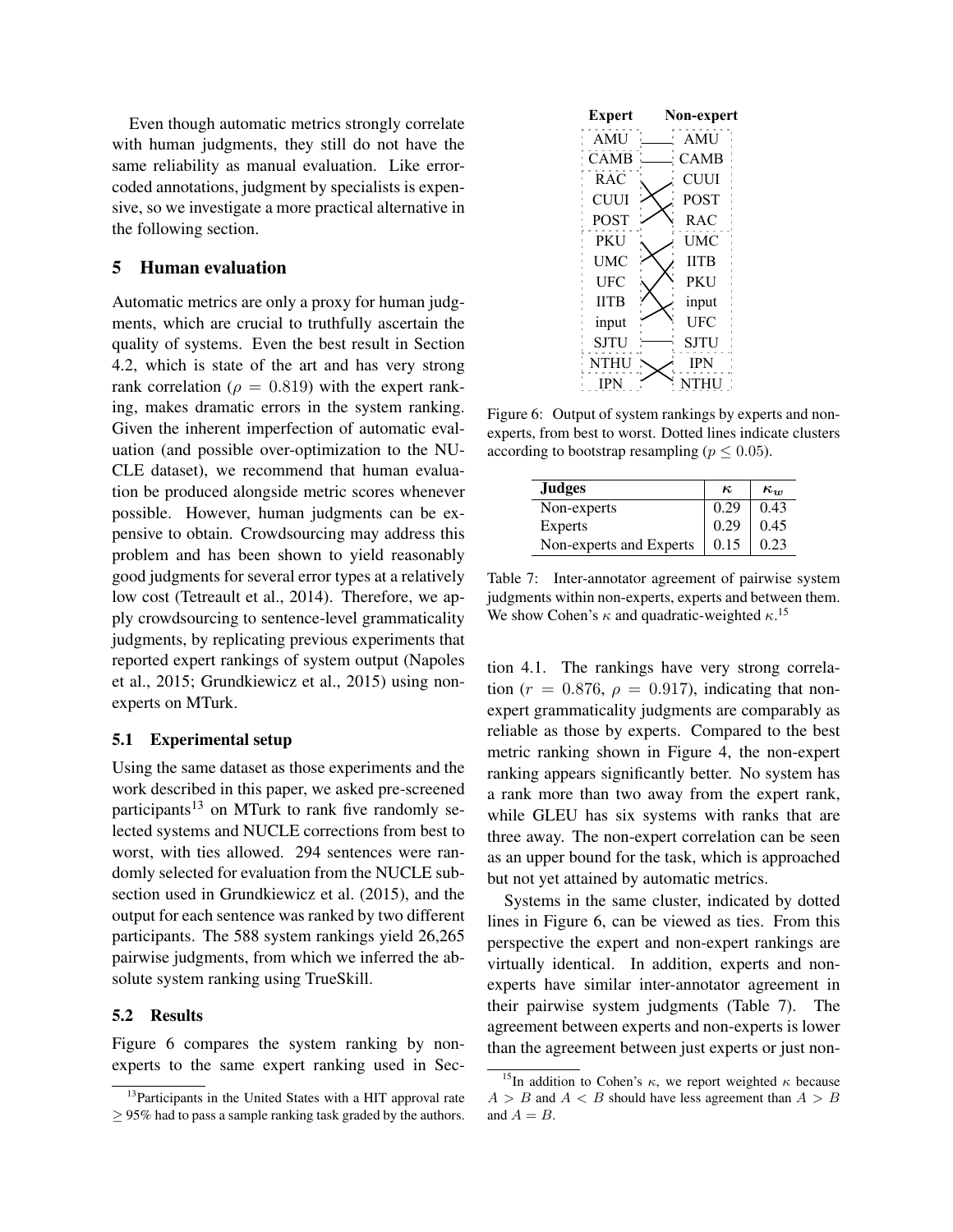experts, which may be due to the difference of these experimental settings for experts [\(Grundkiewicz et](#page-12-9) [al., 2015\)](#page-12-9) and for non-experts (this work). However, this finding is not overly concerning since the correlation between the rankings is so strong.

In all, judgments cost approximately \$140 (\$0.2 per sentence) and took a total of 32 hours to complete. Because the non-expert ranking very strongly correlates to the expert ranking and non-experts have similar IAA as experts, we conclude that expensive expert judgments can be replaced by nonexperts, when those annotators have been appropriately screened.

# 6 Conclusion

There is a real distinction between technical grammaticality and fluency. Fluency is a level of mastery that goes beyond knowledge of how to follow the rules, and includes knowing when they can be broken or flouted. Language learners—who are a prime constituency motivating the GEC task—ultimately care about the latter. But crucially, the current approach of collecting error-coded annotations places downward pressure on annotators to minimize edits in order to neatly label them. This results in annotations that are less fluent, and therefore less useful, than they should be. We have demonstrated this with the collection of both minimally-edited and fluent rewrites of a common test set (Section [3.1\)](#page-4-6); the preference for fluent rewrites over minimal edits is clear (Table [5\)](#page-7-1).

To correct this, the annotations and associated metrics used to score automated GEC systems should be brought more in line with this broadened goal. We advocate for the collection of fluent sentence-level rewrites of ungrammatical sentences, which is cheaper than error-coded annotations and provides annotators with the freedom to produce fluent edits. In the realm of automatic metrics, we found that a modified form of GLEU computed against expert fluency rewrites correlates best with a human ranking of the systems; a close runnerup collects the rewrites from non-experts instead of experts.

Finally, to stimulate metric development, we found that we were able to produce a new human ranking of systems using non-expert judges. These judges produced a ranking that was highly correlated with the expert ranking produced in earlier work [\(Grundkiewicz et al., 2015\)](#page-12-9). The implication is further reduced costs in producing a gold-standard ranking for new sets of system outputs against both existing and new corpora.

As a result, we make the following recommendations:

- GEC should be evaluated against 2–4 wholesentence rewrites, which can be obtained by non-experts.
- Automatic metrics that rely on error coding are not necessary, depending on the use case. Of the automatic metrics that have been proposed, we found that a modified form of GLEU [\(Napoles et al., 2015\)](#page-12-4) is the best-correlated.
- The field of GEC is in danger from overreliance on a single annotated corpus (NU-CLE). New corpora should be produced in a regular fashion, similar to the Workshop on Statistical Machine Translation.

Fortunately, collecting annotations in the form of unannotated sentence-level rewrites is much cheaper than error-coding, facilitating these practices.

By framing grammatical error correction as fluency, we can reduce the cost of annotation while creating a more reliable gold standard. We have clearly laid improved practices for annotation and evaluation, demonstrating that better quality results can be achieved for less cost using fluency edits instead of error coding. All of the source code and data, including templates for data collection, will be publicly available, which we believe is crucial for supporting the improvement of GEC in the long term.

## Acknowledgments

We would like to thank Christopher Bryant, Mariano Felice, Roman Grundkiewicz and Marcin Junczys-Dowmunt for providing data and code. We would also like to thank the TACL editor, Chris Quirk, and the three anonymous reviewers for their comments and feedback. This material is based upon work partially supported by the National Science Foundation Graduate Research Fellowship under Grant No. 1232825.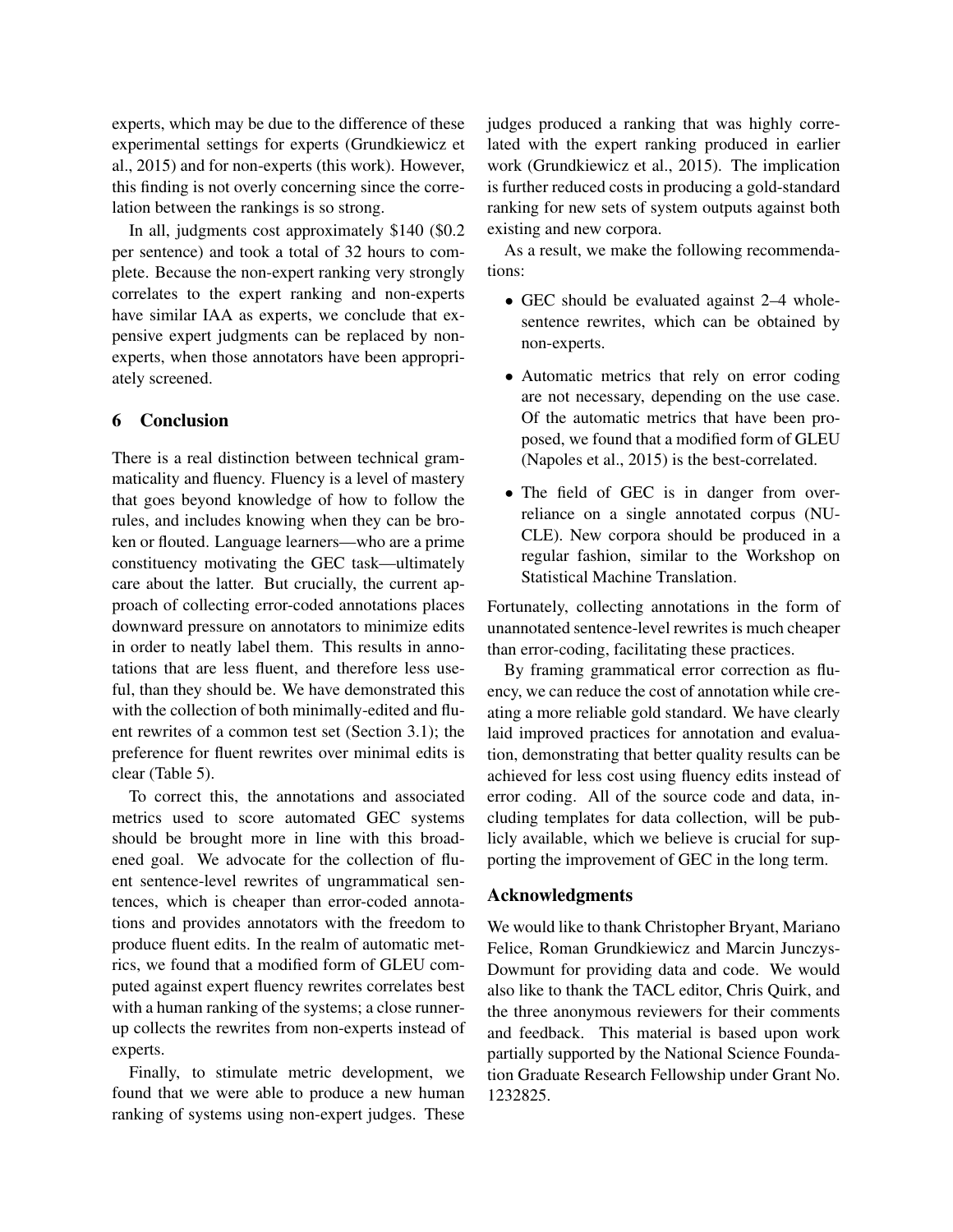## References

- <span id="page-12-11"></span>Ondrej Bojar, Christian Buck, Christian Federmann, Barry Haddow, Philipp Koehn, Johannes Leveling, Christof Monz, Pavel Pecina, Matt Post, Herve Saint-Amand, Radu Soricut, Lucia Specia, and Aleš Tamchyna. 2014. Findings of the 2014 Workshop on Statistical Machine Translation. In *Proceedings of the Ninth Workshop on Statistical Machine Translation*, pages 12–58, Baltimore, Maryland, USA, June. Association for Computational Linguistics.
- <span id="page-12-15"></span>Ondřej Bojar, Rajen Chatterjee, Christian Federmann, Barry Haddow, Matthias Huck, Chris Hokamp, Philipp Koehn, Varvara Logacheva, Christof Monz, Matteo Negri, Matt Post, Carolina Scarton, Lucia Specia, and Marco Turchi. 2015. Findings of the 2015 Workshop on Statistical Machine Translation. In *Proceedings of the Tenth Workshop on Statistical Machine Translation*, pages 1–46, Lisbon, Portugal, September. Association for Computational Linguistics.
- <span id="page-12-7"></span>Christopher Bryant and Hwee Tou Ng. 2015. How far are we from fully automatic high quality grammatical error correction? In *Proceedings of the 53rd Annual Meeting of the Association for Computational Linguistics and the 7th International Joint Conference on Natural Language Processing (Volume 1: Long Papers)*, pages 697–707, Beijing, China, July. Association for Computational Linguistics.
- <span id="page-12-0"></span>Martin Chodorow and Claudia Leacock. 2000. An unsupervised method for detecting grammatical errors. In *Proceedings of the Conference of the North American Chapter of the Association of Computational Linguistics (NAACL)*, pages 140–147.
- <span id="page-12-12"></span>Martin Chodorow, Markus Dickinson, Ross Israel, and Joel Tetreault. 2012. Problems in evaluating grammatical error detection systems. In *Proceedings of COLING 2012*, pages 611–628, Mumbai, India, December. The COLING 2012 Organizing Committee.
- <span id="page-12-10"></span>Daniel Dahlmeier and Hwee Tou Ng. 2012. Better evaluation for grammatical error correction. In *Proceedings of the 2012 Conference of the North American Chapter of the Association for Computational Linguistics: Human Language Technologies*, pages 568– 572, Montréal, Canada, June. Association for Computational Linguistics.
- <span id="page-12-6"></span>Daniel Dahlmeier, Hwee Tou Ng, and Siew Mei Wu. 2013. Building a large annotated corpus of learner english: The NUS Corpus of Learner English. In *Proceedings of the Eighth Workshop on Innovative Use of NLP for Building Educational Applications*, pages 22–31, Atlanta, Georgia, June. Association for Computational Linguistics.
- <span id="page-12-1"></span>Robert Dale and Adam Kilgarriff. 2011. Helping our own: The HOO 2011 pilot shared task. In *Proceedings*

*of the Generation Challenges Session at the 13th European Workshop on Natural Language Generation*, pages 242–249, Nancy, France, September. Association for Computational Linguistics.

- <span id="page-12-8"></span>Robert Dale, Ilya Anisimoff, and George Narroway. 2012. HOO 2012: A report on the preposition and determiner error correction shared task. In *Proceedings of the Seventh Workshop on Building Educational* Applications Using NLP, pages 54–62, Montréal, Canada, June. Association for Computational Linguistics.
- <span id="page-12-3"></span>Mariano Felice and Ted Briscoe. 2015. Towards a standard evaluation method for grammatical error detection and correction. In *Proceedings of the 2015 Conference of the North American Chapter of the Association for Computational Linguistics*, Denver, CO, June. Association for Computational Linguistics.
- <span id="page-12-9"></span>Roman Grundkiewicz, Marcin Junczys-Dowmunt, and Edward Gillian. 2015. Human evaluation of grammatical error correction systems. In *Proceedings of the 2015 Conference on Empirical Methods in Natural Language Processing*, pages 461–470, Lisbon, Portugal, September. Association for Computational Linguistics.
- <span id="page-12-14"></span>Ralf Herbrich, Tom Minka, and Thore Graepel. 2006. TrueSkillTM: A Bayesian Skill Rating System. In *Proceedings of the Twentieth Annual Conference on Neural Information Processing Systems*, pages 569– 576, Vancouver, British Columbia, Canada, December. MIT Press.
- <span id="page-12-16"></span>Philipp Koehn. 2012. Simulating human judgment in machine translation evaluation campaigns. *Proceedings IWSLT 2012*.
- <span id="page-12-2"></span>C. Leacock, M. Chodorow, M. Gamon, and J. Tetreault. 2014. *Automated Grammatical Error Detection for Language Learners, Second Edition*. Synthesis Lectures on Human Language Technologies. Morgan & Claypool Publishers.
- <span id="page-12-13"></span>Nitin Madnani, Martin Chodorow, Joel Tetreault, and Alla Rozovskaya. 2011. They can help: Using crowdsourcing to improve the evaluation of grammatical error detection systems. In *Proceedings of the 49th Annual Meeting of the Association for Computational Linguistics: Human Language Technologies*, pages 508–513, Portland, Oregon, USA, June. Association for Computational Linguistics.
- <span id="page-12-5"></span>Andrew Mutton, Mark Dras, Stephen Wan, and Robert Dale. 2007. Gleu: Automatic evaluation of sentencelevel fluency. In *Proceedings of the 45th Annual Meeting of the Association of Computational Linguistics*, pages 344–351, Prague, Czech Republic, June. Association for Computational Linguistics.
- <span id="page-12-4"></span>Courtney Napoles, Keisuke Sakaguchi, Matt Post, and Joel Tetreault. 2015. Ground truth for grammatical